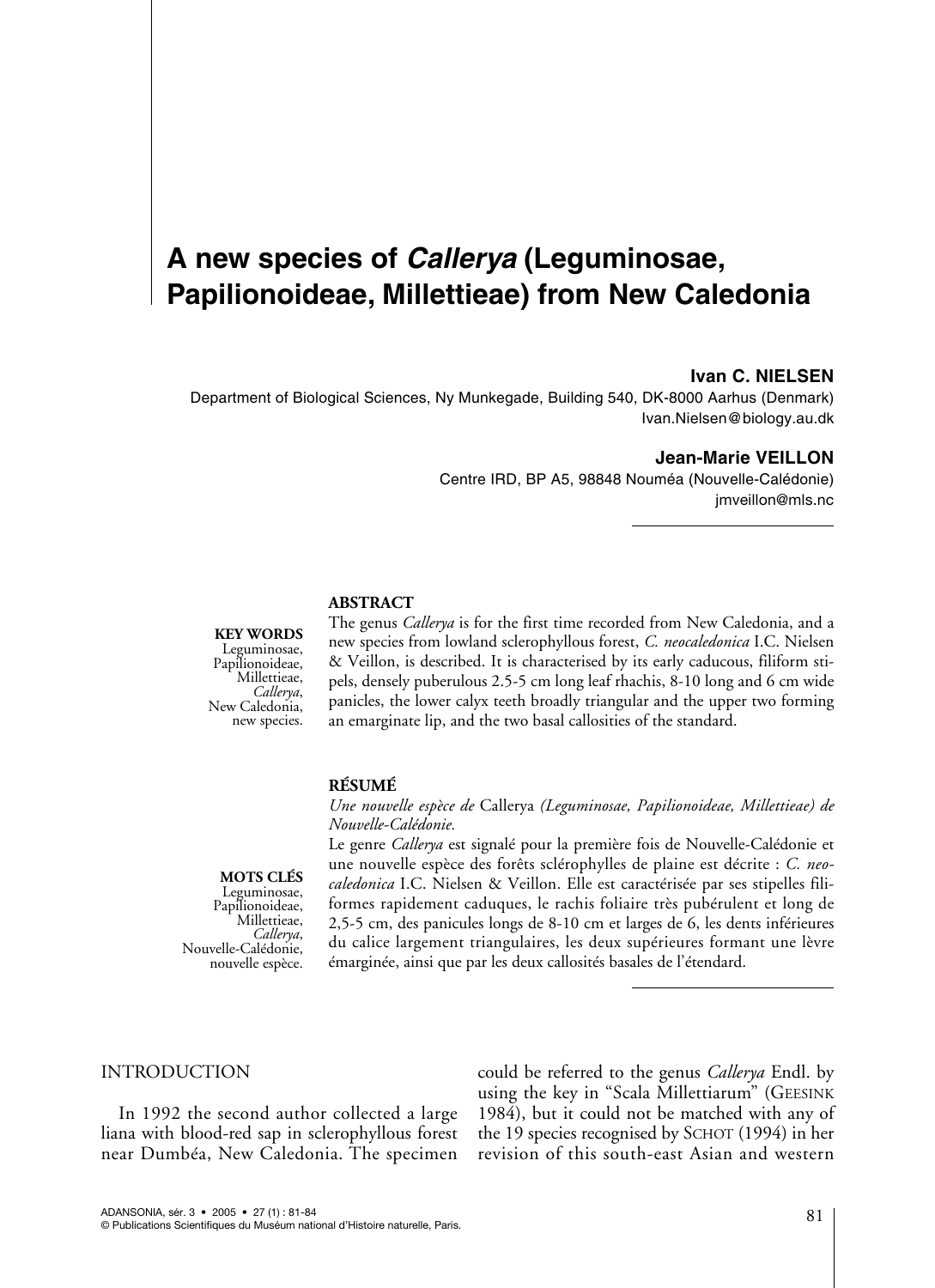Pacific genus; neither was the genus *Millettia*, to Pacific genus; neither was the genus *Millettia*, to<br>which species of this alliance were referred before<br>1984 mentioned in earlier floristic accounts from<br>New Caledonia (GUILLAUMIN 1936, 1948). 1984 mentioned in earlier floristic accounts from  $\alpha$  is a species of this alliance were referred before New Caledonia (GUILLAUMIN 1936, 1948).

As it appears from the description below, the specimen possesses the characters of species specimen possesses the characters of species<br>which belong to the complex genera of the tribe e characters of species<br>plex genera of the tribe<br>of the key in "Scala<br>1984) reveals that the Millettiarum" (GEESINK 1984) reveals that the<br>material at hand should be referred to the genus<br>*Callerya*, which was re-instated by R. GEESINK<br>(*l.c.*) and revised by A. M. SCHOT (1994). The *Millettiarum*" (GEESINK 1984) reveals that the *Callerya*, which was re-instated by R. GEESINK material at hand should be referred to the genus reasons for referring it to the genus *Callerya* are: woody climber with seven pinnately arranged,  $(l.c.)$  and revised by A. M. SCHOT (1994). The opposite leaflets, which have up to seven pairs of lateral veins, flowers in terminal panicles, the vexillary filament free, and the standard with two vexillary filament free, and the standard with two<br>basal callosities The persistence of the stipels, absent or caducous vs persistent, is an important absent or caducous vs persistent, is an important<br>diagnostic character in A. M. SCHOT's revision  $(1994: 9, 10)$  and in the generic delimitation within the Millettieae. As stated by A. M. SCHOT the true importance of that character can only be within the Millettieae. As stated by A. M. SCHOT<br>the true importance of that character can only be<br>sorted out after a phylogenetic analysis of the<br>paniculate species around *Millettia* s.s. Much land SE Asian species of this group before a stable paniculate species around *Millettia* s.s. Much<br>more work is needed in particular on the mainclassification can be established.

### **Callerya neocaledonica** I.C. Nielsen & Veillon,**sp. nov.**

### *Species neocaledonica* I.C. Nielsen & Veillon, *distinguibilis: stipulis filiformibus, stipellis praecociter*

Species nova generis Calleryae *characteribus sequentibus* distinguibilis: stipulis filiformibus, stipellis praecociter caducis, rachide foliorum dense puberula, 2.5-5 cm longa, panicula c. 8-10 cm longa, c. 6 cm lata; dentibus inferioribus calycis late triangularibus, superioribus lobum emarginatum formantibus, vexillo basaliter callosifero.<br>J.-M. Veillon 7466, Nouvelle-Calédonie,<br>TYPUS. — J.-M. Veillon 7466, Nouvelle-Calédonie, ribus calycis late triangularibus, superioribus lobum emar-<br>ginatum formantibus, vexillo basaliter callosifero.

T<sub>ITOS</sub>, <u>—</u> *J.-M. Vellion* / 400, induvent-Caledonie,<br>umbéa, Nakutakoin, western slope of Pic Jacob, *c.*  $150 \text{ m}$ ,  $15 \text{ Jan. } 1992 \text{ (fl.) } \text{(holo-, P; iso-, AAU, NOU).}$ 

Woody liana, 8 cm in diameter at base, the young shoots pubescent, glabrescent; bark grey, rough, the inner reddish coloured by a very stickyrough, the inner reddish coloured by a very sticky red mucilage. Stipules filiform, acute, c. 3 mm ong, early caducous. Leaves: machis 2.3-3 cm

long, densely puberulous, stipels not observed, petiolules  $c$ .  $2 \text{ mm}$  long, densely puberulous; leaflets  $\lambda$ , elliptic to obovate-elliptic, 2-6.2 cm long, densely puberulous, stipels not observed, long,  $1-2.8$  cm wide, apex rounded to obscurely acuminate, upper surface glabrous except for a few hairs on midrib and ciliate along the margin, lower surface with scattered appressed hairs, venation densely reticulate on both surfaces, secondary variable. Inflorescences of terminal panicles on aces, secondary<br>es near margin,<br>nal panicles on<br>8-10 cm long, nerves  $(5-)$ / pairs, marginal arches near margin, densely puberulous, lateral branches up to  $\beta$  cm es on<br>ong,<br>3 cm<br>mm leafy lateral shoots, main axis  $c$ . 8-10 cm long, long, cuspidate, densely sericeous, early caducous, bracteoles on top of pedicel, filiform, 1-1.2 mm long, pedicel  $\epsilon$ . 0.7 cm long, bract ovate, 1.2 mm long, densely sericeous, early caducous. Flowers violet: calyx broadly cup-shaped, densely 1.2 mm long, densely sericeous, early caducous. Flowers<br>violet: calyx broadly cup-shaped, densely<br>sericeous, tube 3 mm long, oblique, three lower<br>teeth c. 1.2 mm long, broadly triangular, upper lip slightly emarginate. Petals violet, clawed. Standard blade reflexed, sub-circular in outline, 14 mm teeth c. 1.2 mm long, broadly triangular, upper lip long and 16 mm wide, auricled, emarginate, densely sericeous outside, and with two callosities 16 mm wide, auricled, emarginate,<br>densely sericeous outside, and with two callosities<br>inside at base, nectar guides present (yellow), claw<br>1-1.2 mm long: wings semi-pandurate. c. 15 mm long, exceeding the keel with 1 mm, ciliate along 1-1.2 mm long; wings semi-pandurate, c. 15 mm 1-1.2 mm long; wings semi-pandurate, *c*. 15 mm<br>long, exceeding the keel with 1 mm, ciliate along<br>the upper margin, lower auricle indistinct, upper<br>auricle *c*. 2.5 mm deep: keel *c*. 14 mm long, blade auricle  $c. 2.5$  mm deep; keel  $c. 14$  mm long, blade ng, biade<br>te along<br>pper au-<br>12 mm .<br>emi-pandu rate, 10-10.5 mm long ciliate along<br>argin, claw 3.5-4 mm long, upper au-<br>it, lower absent; stamens *c*. 12 mm<br>10-11 mm long; disc *c*. 0.5 mm high, the upper margin, claw  $3.5-4$  mm long, upper auindistinctly lobed, surrounding the base of the ricle present, lower absent; stamens c. 12 mm long, tube  $c. 10-11$  mm long; disc  $c. 0.5$  mm high, fisc  $c$ . 0.5 mm high,<br>ing the base of the<br>iry sessile,  $c$ . 8 mm<br>5 mm long, stigma base of the e,  $c$ . 8 mn<br>ong, stigm:<br>— Fig. 1. ng, sericeous, style curved, *c.* 5 mm long, stigma<br>inute and capitate. Pod not observed. — Fig. 1.<br>FIELD NOTES. — Liana, at base 8 cm in diameminute and capitate. Pod not observed. — Fig. 1.

ter, with blood-red sap, which is visible in the old parts only. Inflorescence terminal or axillary, con- $F\text{IED NOTES.}$   $\longrightarrow$  Liana, at base 8 cm in diamew spot, flowers violet becoming white after<br>thesis. parts only. Inflorescence terminal or axillary, consisting of flower-rich panicles. Standard with yel-

DISTRIBUTION. - New Caledonia.

DISTRIBUTION. — New Caledonia.<br>HABITAT AND ECOLOGY. — Phtanite rocks, soil<br>dark brown. Sclerophyllous forest on slope.<br>Altitude *c*. 150 m. dark brown. Sclerophyllous forest on slope.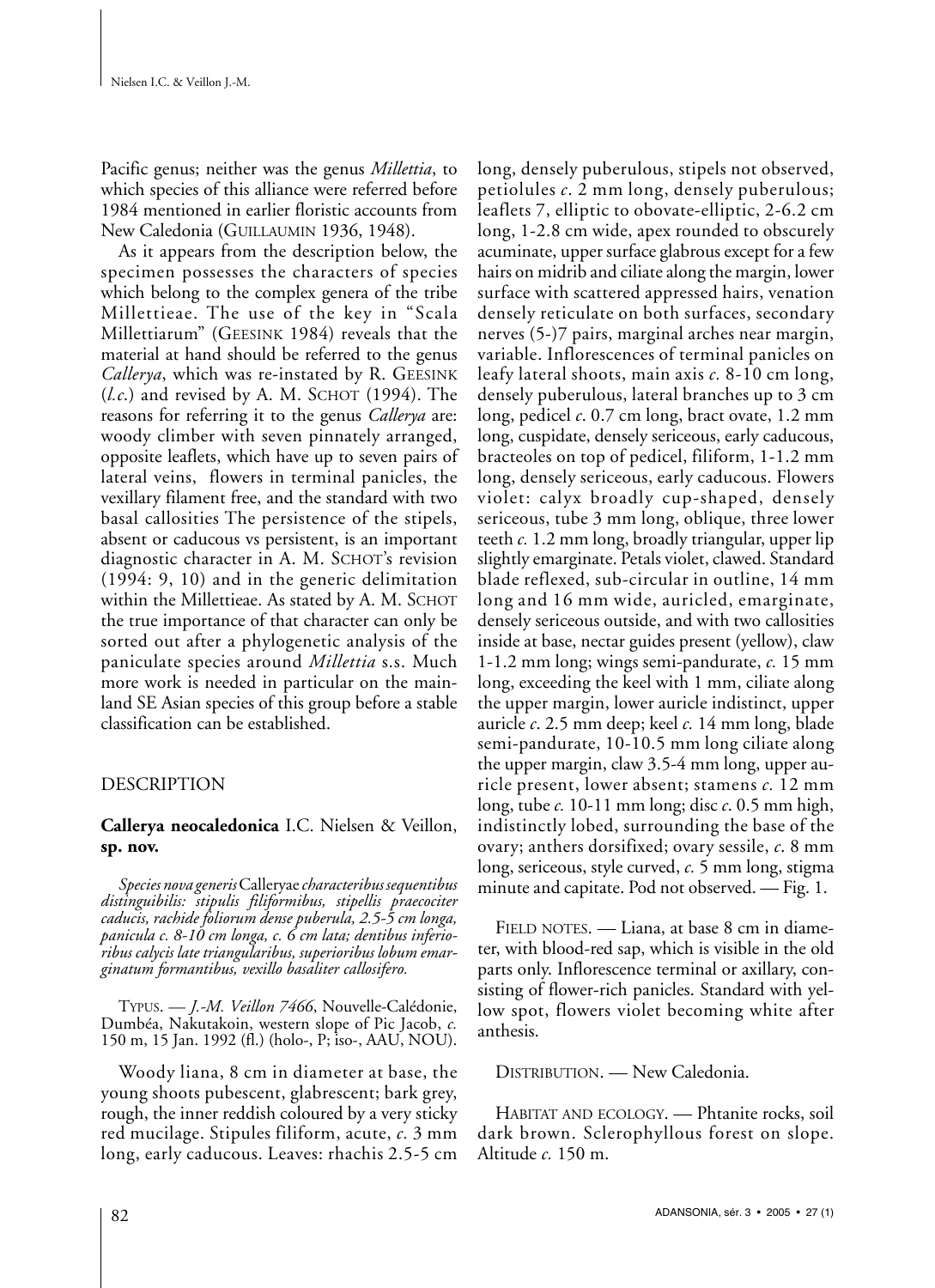

D, adaxial surface of leaflet; E, flower; F, calyx; G, standard; H, wings; I, keel; J, androecium; K, gynoecium. *J.-M. Veillon 7466 (*P)<br>ADANSONIA, sér. 3 • 2005 • 27 (1)